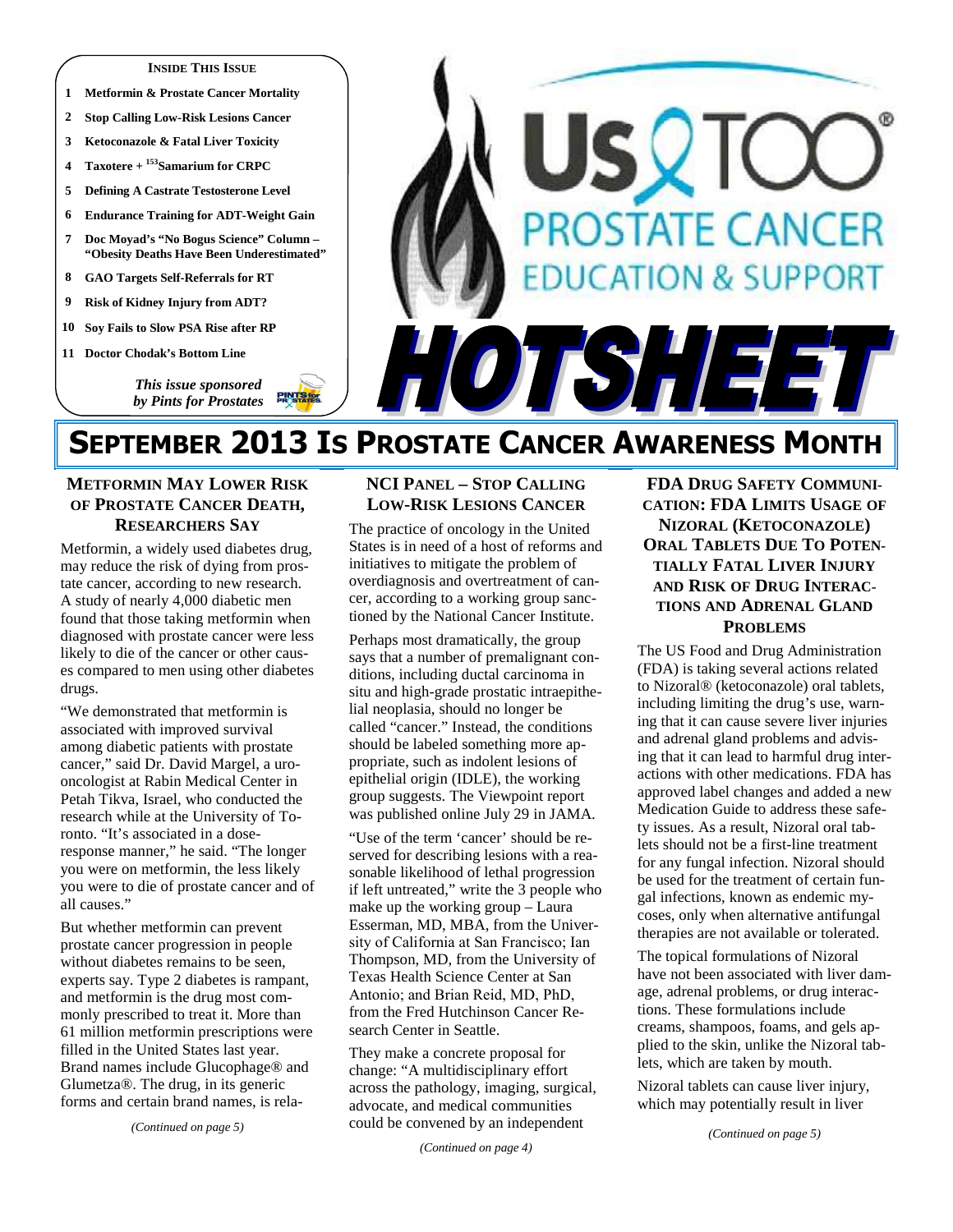

# Genentech IN BUSINESS FOR LIFE Takeda WM **MILLENNIUM**

# **AND PEOPLE LIKE YOU!**

BAVARIAN NORDIC

ITEMS CONTAINED IN US TOO PUBLICATIONS ARE OBTAINED FROM VARIOUS NEWS SOURCES AND EDITED FOR INCLUSION. WHERE AVAILABLE, A POINT-OF-CONTACT IS PROVIDED.

REFERENCES TO PERSONS, COMPANIES, PRODUCTS OR SERVICES ARE PROVIDED FOR INFORMATION ONLY AND ARE NOT ENDORSEMENTS. READERS SHOULD CONDUCT THEIR OWN RESEARCH INTO ANY PERSON, COMPANY, PRODUCT OR SERVICE, AND CONSULT WITH THEIR LOVED ONES AND PERSONAL PHYSICIAN BEFORE DECIDING ON ANY COURSE OF ACTION.

THE INFORMATION AND OPINIONS EXPRESSED IN THIS PUBLICATION ARE NOT RECOMMENDATIONS FOR ANY MEDICAL TREATMENT, PRODUCT SER-VICE OR COURSE OF ACTION BY US TOO INTER-NATIONAL, INC., ITS OFFICERS AND DIRECTORS, OR THE EDITORS OF THIS PUBLICATION. FOR MEDI-CAL, LEGAL OR OTHER ADVICE, PLEASE CONSULT PROFESSIONAL(S) OF YOUR CHOICE.

*HOTSHEET* EDITORIAL TEAM:

JONATHAN E. MCDERMED, PHARMD ROBERT M. PROTZ, MS JACQUELINE KONIECZKA THOMAS N. KIRK

US TOO INTERNATIONAL STAFF:

THOMAS N. KIRK, PRESIDENT AND CEO TERRI GIBBONS LIKOWSKI, CHAPTER SVCS PROG MGR, TOLL FREE PHONE #: 1-877-978-7866 JACQUELINE KONIECZKA, OFFICE MANAGER

### US TOO BOARD OF DIRECTORS:

*EXECUTIVE COMMITTEE/OFFICERS* KAY LOWMASTER, MSW, LCSW, CHAIRMAN DAVID P. HOUCHENS, PHD, VICE-CHAIRMAN JEAN JEFFRIES, TREASURER HOWARD KACZMAREK, SECRETARY

*DIRECTORS:* 

C. TODD AHRENS TOM CVIKOTA JAMES C. HAMMACK, DDS JERRY HARDY DAVID M. LUBAROFF, PHD **JEFF MILLS** JAMES L. RIEDER DEXTER C. RUMSEY III WILLIAM SEIDEL REV. HAROLD "HAL" TEUSCHER THOMAS N. KIRK, PRESIDENT AND CEO

US TOO INTERNATIONAL, INC. IS INCORPORATED IN THE STATE OF ILLINOIS AND RECOGNIZED AS A 501(C)(3) NOT-FOR-PROFIT CHARITABLE CORPORATION

### **DONATIONS / GIFTS TO US TOO ARE TAX DEDUCTIBLE**

5003 FAIRVIEW AVE. DOWNER'S GROVE, IL 60515 PHONE: (630) 795-1002 / FAX: (630) 795-1602

**WEBSITE: WWW.USTOO.ORG**

COPYRIGHT 2013, US TOO INTERNATIONAL, INC.

# **REPETITIVELY DOSED DOCET-AXEL AND <sup>153</sup>SAMARIUM-EDTMP AS AN ANTITUMOR STRATEGY FOR METASTATIC CASTRATION-RESISTANT PROSTATE CANCER**

Autio K, Pandit-Taskar N, Carrasquillo J, et al

# **Cancer 13 June 2013; Epub**

**Background:** β-emitting bone-seeking radiopharmaceuticals have historically been administered for pain palliation whereas docetaxel prolongs life in patients with metastatic castration-resistant prostate cancer (mCRPC). In combination, these agents simultaneously target the bone stroma and cancer cell to optimize antitumor effects. The toxicity and efficacy when each agent is combined at full, recommended doses, in a repetitive fashion is not well established.

**Methods:** Patients with progressive mCRPC and ≥3 bone lesions received  $153$ Sm-EDTMP ( $153$ samarium ethylene diamine tetramethylene phosphonate) at a dose of 1.0 mCi/kg every 9 weeks and docetaxel at a dose of  $75 \text{ mg/m}^2$  every 3 weeks. In the absence of unacceptable toxicity, patients were allowed to continue additional cycles, defined by 9 weeks of treatment, until intolerance or biochemical/radiographic disease progression.

**Results:** Of the 30 patients treated, approximately 50% were considered to be taxane-naive, 36.7% were taxanerefractory, and 13.3% had previously been exposed to taxanes but were not considered refractory. Patients received on average 2.5 cycles of treatment (6.5 doses of docetaxel and 2.5 doses of <sup>153</sup>Sm-EDTMP). Twelve patients (40%) demonstrated a decline in their prostatespecific antigen level of  $\geq$ 50%. The median progression-free survival (biochemical or radiographic) was 7.0 months and the overall survival was 14.3 months. Nine patients (30%) did not recover platelet counts  $>100$  K/mm<sup>3</sup> after a median of 3 cycles to allow for additional treatment, with 4 patients experiencing prolonged thrombocytopenia. The most common reasons for trial discontinuation were progressive disease and hematologic toxicity.

**Conclusions:** The results of the current study indicate that <sup>153</sup>Sm-EDTMP can be safely combined with docetaxel at full doses on an ongoing basis in patients with mCRPC. Although thrombo-

# **DEFINING A NEW TESTOSTERONE THRESHOLD FOR MEDICAL CASTRATION: RESULTS FROM A PROSPECTIVE COHORT SERIES**

Dason S, Allard CB, Tong J, Shayegan B

**Can Urol Assoc J 7: E263-237, 2013** 

**Background:** We seek to determine if testosterone (T) levels below the accepted castration threshold (50 ng/dL) have an impact on time to progression to castrate-resistant prostate cancer (CRPC).

**Methods:** This is a prospective cohort series of men undergoing androgen deprivation therapy (ADT) with luteinizing hormone-releasing hormone agonist or antagonist at a tertiary centre from 2006 to 2011. Serum T level was assessed every 3 months. Men with any  $T > 50$ ng/dL were excluded. Men were stratified into groups based on those achieving mean T levels <20 ng/dL and <32 ng/dL. Progression to CRPC was assessed with the Kaplan-Meier method and compared with the log-rank test.

**Results:** A total of 32 men were included in this study. Mean follow-up was 25.7 months. Men with a 9-month serum  $T < 32$  ng/dL had a significantly increased time to CRPC compared to men with T 32 to 50 ng/dL ( $p = 0.001$ , median progression-free survival (PFS) 33.1 months  $\left[ < 32$  ng/dL $\right]$  vs. 12.5 months [>32 ng/dL]). Men with first year mean  $T < 32$  ng/dL also had a significantly increased time to CRPC compared to 32 to 50 ng/dL ( $p = 0.05$ , median PFS 33.1 months  $\left[ < 32$  ng/dL $\right]$  vs. 12.5 months [32-50 ng/dL]). A T < 20 ng/dL compared to 20 to 50 ng/dL did not significantly predict with time to CRPC.

**Conclusion:** This study supports a lower T threshold to define optimal medical castration  $(T \leq 32 \text{ ng/dL})$  than the previously accepted standard of 50 ng/dL. T levels during ADT serve as an early predictor of disease progression and thus should be measured in conjunction with prostate-specific antigen.

cytopenia limited therapy for some patients, preliminary efficacy supports the strategy of combining a radiopharmaceutical with chemotherapy, which is an appealing strategy given the anticipated availability of α-emitters that can prolong survival.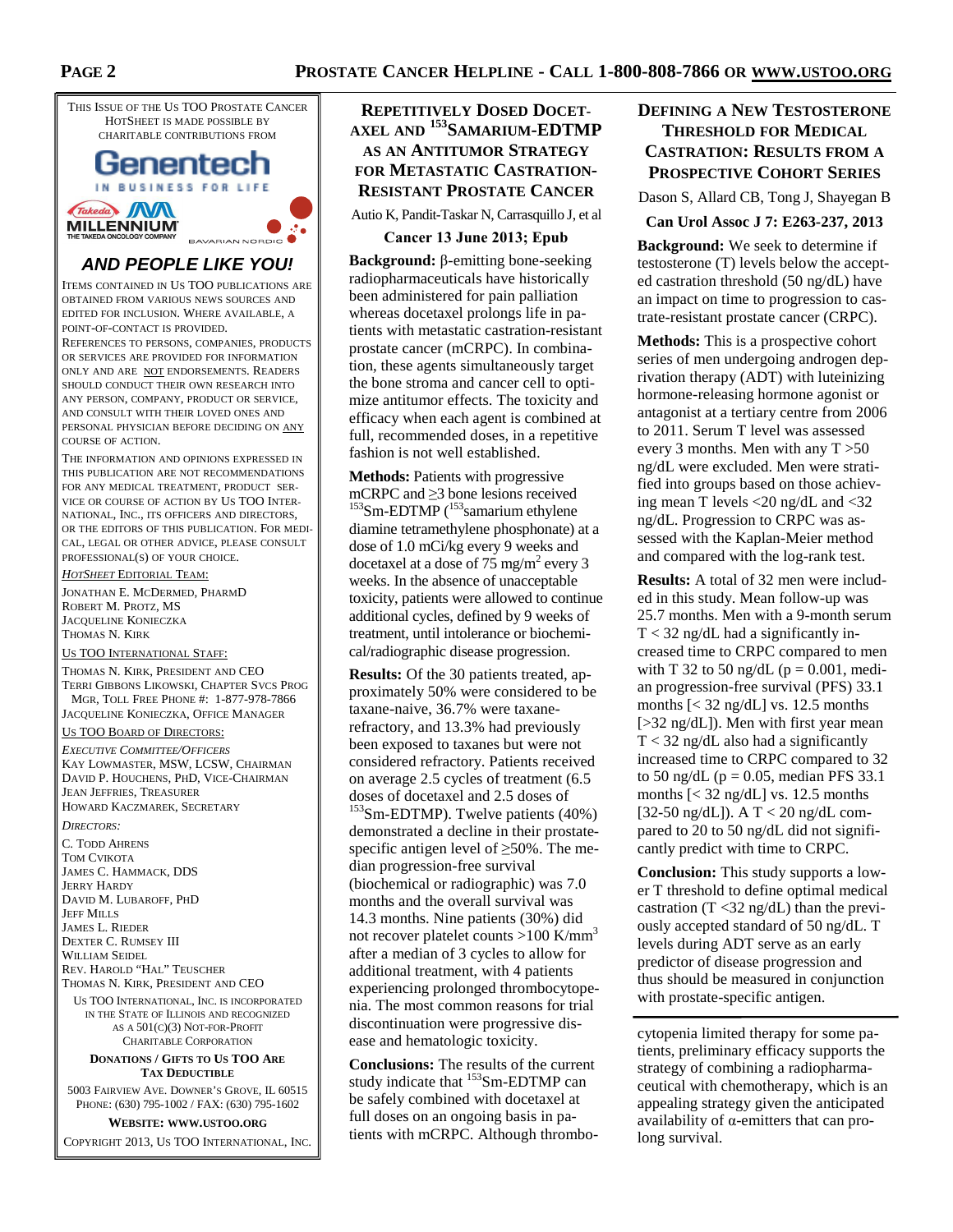# **ENDURANCE TRAINING IN PROSTATE CANCER PATIENTS TREATED WITH ANDROGEN DEPRIVATION THERAPY**

Hvid T, Winding K, Rinnov A, et al

### **Endocr Relat Cancer, 6 June 2013; Epub**

**Background:** Insulin resistance and changes in body composition are side effects of androgen deprivation therapy (ADT) given to prostate cancer patients. The present study investigates if endurance training improves insulin sensitivity and body composition in ADT-treated prostate cancer patients.

**Methods:** Nine men undergoing ADT for prostate cancer and 10 healthy men with normal testosterone levels underwent 12 weeks of endurance training. Primary endpoints were insulin sensitivity (euglycemic hyperinsulinemic clamps with concomitant glucose-tracer infusion) and body composition (dual-energy x-ray absorptiometry and magnetic resonance imaging). The secondary endpoint was systemic inflammation.

### **Statistics:** Two-way ANOVA.

**Results:** Endurance training increased  $VO<sub>2</sub>max (ml(O<sub>2</sub>)/min/kg)$  by 11% and 13% in patients and controls, respectively (p <0.0001). The patients and controls demonstrated an increase in peripheral insulin sensitivity of 14% and 11%, respectively ( $p < 0.05$ ), with no effect on hepatic insulin sensitivity (p=0.32). Muscle protein content of GLUT4 and total Akt was also increased in response to the training ( $p \le 0.05$  and  $p \le 0.01$ , respectively). Body weight  $(p < 0.0001)$  and wholebody fat mass  $(p< 0.01)$  were reduced, while lean body mass  $(p=0.99)$  was unchanged. Additionally, reductions were noted in abdominal ( $p < 0.01$ ), subcutaneous ( $p < 0.05$ ) and visceral fat mass ( $p$ <0.01). Plasma markers of systemic inflammation were unchanged in response to the training. No group X time interactions were found, except for thigh intermuscular adipose tissue (IMAT) (p=0.01), reflecting a significant reduction in IMAT in controls  $(p < 0.05)$  not observed in patients (p=0.64).

**Conclusion:** In response to endurance training, ADT-treated prostate cancer patients improved insulin sensitivity and body composition to a similar degree as eugonadal men.

# **DOC MOYAD'S WHAT WORKS & WHAT IS WORTHLESS COLUMN, ALSO KNOWN AS "NO BOGUS SCIENCE" COLUMN**

# **"Obesity deaths have been underestimated** ?**"**

Mark A. Moyad, MD, MPH, Univ. of Michigan Medical Center, Dept. of Urology

**Editors' note**: Us TOO has invited certain physicians and others to provide information and commentary for the *HotSheet* to enrich its content to empower the reader. This column contains the opinions and thoughts of its author and is not necessarily those of Us TOO International.

**Bottom Line:** New research suggests that almost 20% of premature deaths are associated with excess body weight, which is about 4 times higher compared to other estimates! Yikes!

Remember in the last issue of US Too *HotSheet* I discussed how there was too much concern with an omega-3 fatty acid or fish oil study, and not enough attention to the fact that in that same study more than 51% of the men were overweight and over 35% of the men were obese in the high-grade prostate cancer group! In other words, while we are all running around and talking about which supplements can help or harm we are ignoring or being distracted away from an epidemic that is really killing many people at an early age.

And, now new research suggests it is responsible for a lot more deaths than we ever imagined in younger and older individuals. The death toll from the US obesity epidemic appears to be 4 times higher than was previously believed. This study was the first to account for differences in age, sex, and race, and birth cohort. Right now about one third of Americans are obese which is roughly 35 pounds heavier than a healthy weight. Obesity increases the risk for cardiovascular disease, type-2 diabetes, many cancers and other diseases.

Part of the problem of previous published estimates is due to the fact that many more diseases are associated with obesity among older adults and the higher rates of obesity among younger generations. It is possible that this new estimate is a little off, but I agree with it for the most part statistically because every passing year research finds another disease or situation that increases with obesity. For example, aggressive prostate cancer is now more closely linked to obesity compared to the past when research was not certain.

Basically, my point is this – the next time you get distracted by an article on which drug or supplement to take in the

future please ask yourself if you are doing everything possible to reduce your risk of abnormal weight gain, which is another way of saying are you looking at the forest over the trees. I have had countless men and women ask me about that omega-3 study and prostate cancer in the past month and in almost every case the person asking me was struggling with a serious weight problem. And, this does make sense because weight loss is so darn hard and difficult and it takes most or all of your attention to combat this problem, which is why focusing on other health concerns such as fish oil right now has to be one of the greatest distractions of the year. It is kind of like knowing your house is on fire and before you call 911 you want to know if you need to fix a small leak in the roof. Every second counts so putting out the fire needs your complete attention. When that has been taken care of, we can then talk about the leaky roof. Unfortunately, many of us, including health care professionals have become obsessed with leaky roofs during house fires!

Okay, this is Bob Vila signing off now but I think you get my point!

# Reference:

1. Masters RK, Reither EN, Powers DA, et al. The impact of obesity on us mortality levels... Am J Pub Health, posted online 15 August 2013.



**Support Community**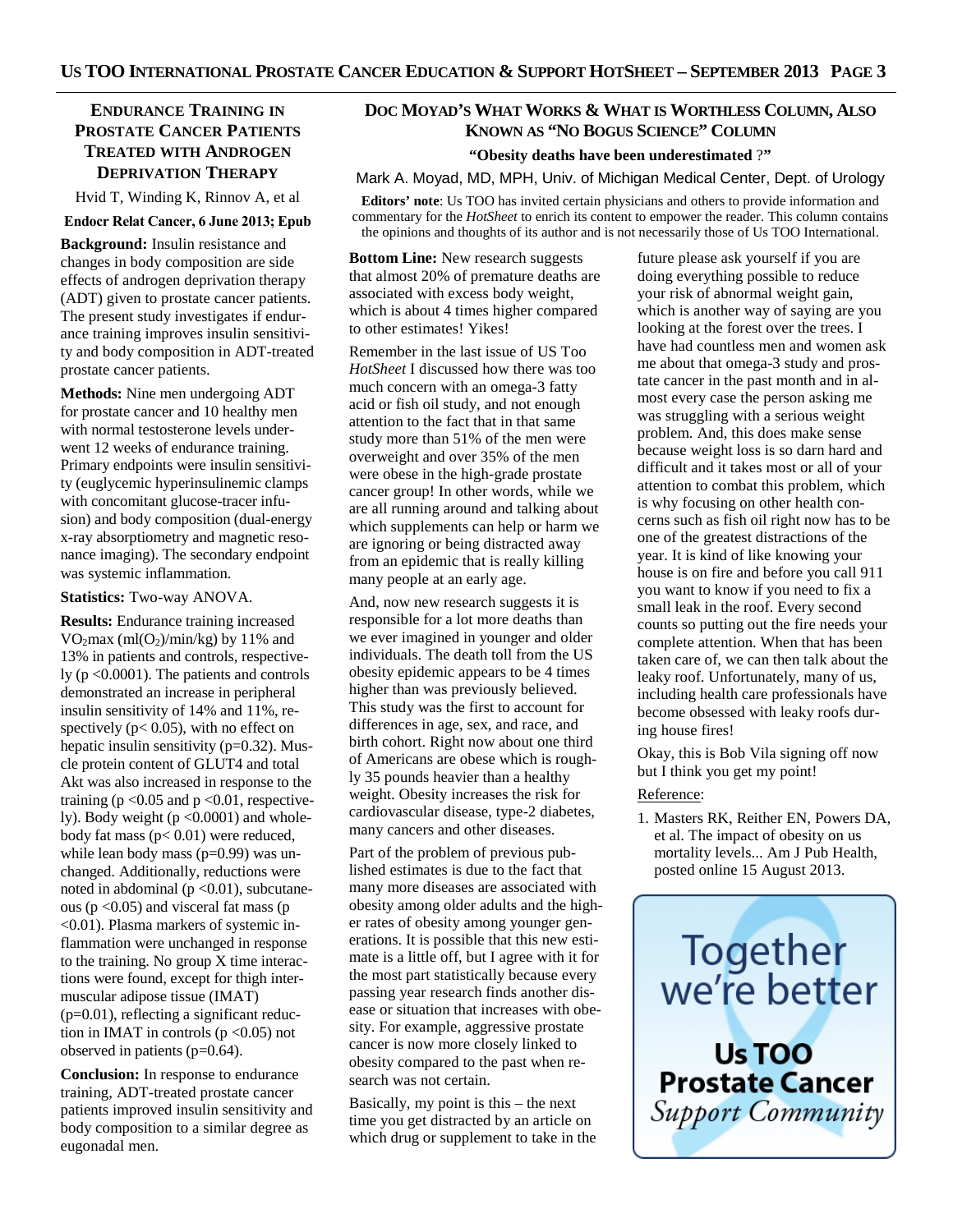# **GAO TARGETS SELF REFERRALS FOR RADIATION THERAPY**

A government watchdog agency is once again calling into question self-referring physicians – this time for prostate cancer (PCa) radiation therapy  $(RT)$  – during the same week lawmakers filed a bill to ban the practice.

Use of the pricey intensity-modulated radiation therapy (IMRT) to treat PCa nearly doubled among physicians who began to self-refer from 2006 to 2010, while increasing modestly in groups that don't self-refer, said the Government Accountability Office (GAO). Physicians who began self-referring during the time frame studied increased referrals for IMRT by 46.6%, while those who were already self-referring dropped by 5.1%, they found. Those who didn't self-refer increased their use of IMRT by 5.5% from 2006 to 2010.

"Taken together, our findings suggest that financial incentives were likely a major factor driving the increase of IMRT referrals among self-referring providers in limited-specialty groups," the GAO stated.

Also, Representatives Jim McDermott, MD (D-WA) and Jackie Speier (D-CA) introduced a bill – the Promoting Integrity in Medicare Act (H.R. 2914) – that would ban self-referral for advanced imaging, anatomic pathology, RT, and physical therapy services.

In the GAO report, Congress called IMRT one of the most costly options for PCa, consuming more than half of the \$1.27 billion Medicare paid for PCa treatment in 2010. However, treatment choices for low-risk PCa (e.g., IMRT, brachytherapy, hormone therapy, and radical prostatectomy) depend on a number of factors, including health status, life expectancy, personal choice, and provider recommendations.

The American Association of Clinical Urologists, American Urological Association, and the Large Urology Group Practice Association denounced the GAO report. The groups said the GAO ignored peer-reviewed literature that states IMRT has become the standard of care for PCa. Furthermore, the agency didn't recommend stopping the selfreferral practice.

Senate Finance Committee Chair Max Baucus (D-MT) along with Sen. Chuck Grassley (R-IA), Rep. Sander Levin (D-MI), and Rep. Henry Waxman (D-CA) requested the GAO report.

"When you look at the numbers in this report, you start to wonder where healthcare stops and where profiteering begins," Baucus stated. "We have a law on the books designed to prevent these conflicts of interest, but an increasing number of physicians are skirting the law for their own personal gain. Enough is enough. Congress needs to close this loophole and fix the problem."

Baucus was referring to the Stark Law prohibiting physicians from making referrals to facilities in which they have a financial relationship – except for certain in -office ancillary care like diagnostic and therapeutic services. Lawmakers introducing the self-referral bill Thursday pointed to the Stark Law's exceptions as a reason for some unnecessary Medicare spending. "Patient convenience and streamlined services are important, but improper use of the exception creates unneeded costs," McDermott stated. "This legislation will preserve the exception but narrow it to better reflect congressional intent in the Self-Referral law."

The Stark Law aimed to prevent use of services or higher-priced treatments that have little patient benefit but financially benefit physicians, at a higher cost to Medicare. But this third report from GAO in recent months spotlights the issue of higher utilization of more expensive services by self-referring physicians. Previous reports have spotlighted anatomic pathology services and MRIs and CTs. A fourth report on physical therapy services is expected later this year.

The American Society for Radiation Oncology (ASTRO) and other groups, including the American College of Radiology and the American Society for Clinical Pathology, support the bill from McDermott and Speier.

"Closing the self-referral loophole will help stabilize the fee-for-service system today, while we charge ahead on the long, challenging path to developing a fair, high-functioning payment system," stated ASTRO Chairman Michael Steinberg, MD.

*MedPage Today, 2 August 2013* 

### **LOW-RISK LESIONS**

*(Continued from page 1)* 

group (e.g., the Institute of Medicine) to revise the taxonomy of lesions now called cancer and to create reclassification criteria for IDLE conditions."

This change of cancer terminology to reflect validated diagnostic tests that can identify indolent and low-risk lesions is 1 of 5 major reforms proposed by the working group. The scope of these initiatives ranges from cancer screening to cancer prevention.

The reforms are needed because, over the past 30 years or so, cancer screening in the United States has become highly problematic, the group explains.

At the heart of the problem is the fact that programs designed to reduce the rate of late-stage disease and decrease cancer mortality have not met these goals, according to the working group.

Instead, "national data demonstrate significant increases in early-stage disease, without a proportional decline in laterstage disease," they write.

Overdiagnosis occurs "when tumors are detected that, if unattended, would not become clinically apparent or cause death." If not recognized, overdiagnosis "generally leads to overtreatment," notes the working group.

Their Viewpoint mirrors, in a number of major ways, a 2009 essay by Drs. Esserman and Thompson that called for a "rethinking" of prostate and breast cancer screening, in part because of the overtreatment of indolent and low-risk lesions. That essay prompted the chief medical officer of the American Cancer Society to famously declare, in an interview with a major news outlet, that "the advantages to screening have been exaggerated," which triggered a firestorm of controversy.

The working group hopes "that altering the semantics will reduce the anxiety brought about by one of these diagnoses," Dr. Sekeres stated. However, substituting the word cancer with other terms is a "bit of a workaround," he noted. "What doctors should really be doing is communicating more effectively with their patients, and putting into context whatever finding they have."

*Medscape Medical News, 30 July 2013*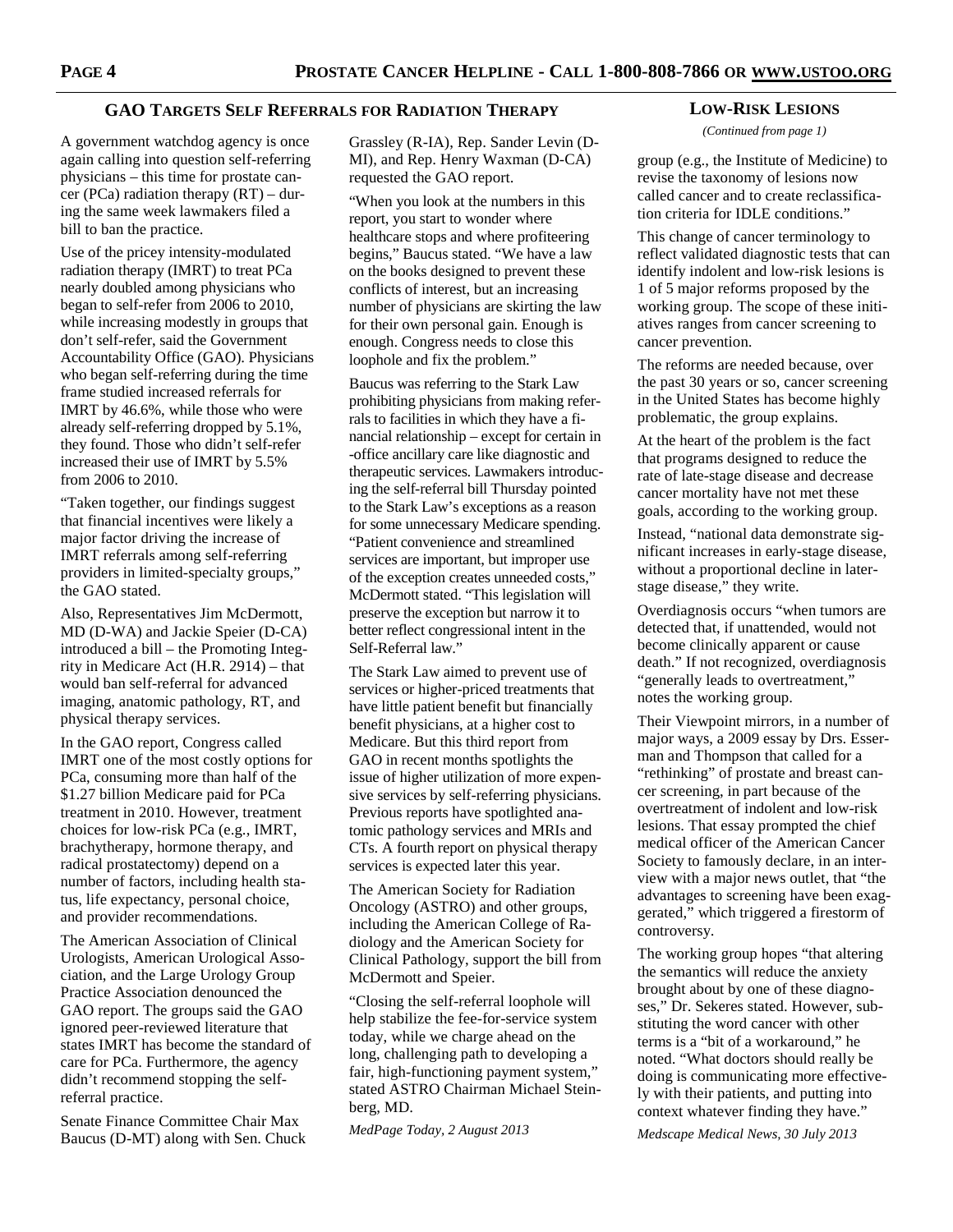### **KETOCONAZOLE WARNING**

*(Continued from page 1)* 

transplantation or death. FDA has revised the Boxed Warning, added a strong contraindication in patients with liver disease, and included new recommendations for assessing and monitoring patients for liver toxicity.

Serious liver damage has occurred in patients receiving high doses of Nizoral for short intervals as well as those receiving low doses for long periods. Some of these patients had no obvious risk factors for liver disease. The liver injury is sometimes reversible upon stopping the drug, but that is not always possible.

Nizoral tablets may cause adrenal insufficiency by decreasing the body's production of hormones called corticosteroids. Corticosteroids affect the body's balance of water and salts and minerals (electrolytes). Health care professionals should monitor adrenal function in patients taking Nizoral tablets who have existing adrenal problems or in patients who are under prolonged periods of stress such as those who have had a recent major surgery or who are under intensive care in the hospital.

Nizoral may interact with other drugs a patient is taking and can result in serious and potentially life-threatening outcomes, such as heart rhythm problems. All medications that a patient is currently taking should be assessed for possible interactions with Nizoral tablets.

In summary, Nizoral's drug label now limits its usage by removing indications in which the risk outweighs the benefits. FDA has also approved a new patient Medication Guide informing about the potential risks associated with Nizoral tablets, which must be dispensed with every prescription for the drug. *News release, US FDA, 26 July 2013* 

9TH ANNUAL CHICAGO SEA prostate cancer walk/run **SUPPORT EDUCATE ADVOCATE** September 15, 2013

# **METFORMIN AND PROSTATE CANCER** *(Continued from page 1)*

tively inexpensive. Previous research has focused on whether metformin might reduce the risk of getting prostate cancer, but most studies were negative. Some experts believe the drug instead works to improve survival once the cancer occurs.

In the new study, published online 5 August 2013 in the *Journal of Clinical Oncology*, Margel looked at more than 3,800 diabetic men aged 67 or older who lived in Ontario. About one-third were taking metformin at the study's start. Others were using different diabetes drugs. The men took metformin for a median of 19 months (half longer than that, half shorter) before the cancer was diagnosed and nearly nine months after.

During roughly four years of follow-up, Margel found those who took metformin had a 24 percent reduction in risk from prostate cancer death for every additional six months of use after their cancer diagnosis. The risk reduction of death from other causes was initially the same but declined over time. In both instances, although an association was found between metformin and survival, a direct cause-and-effect relationship was not established.

No reduction in death risk was seen for patients taking any other diabetes drug. Typical side effects of the drug are mild diarrhea and stomach problems, Margel said. "Usually they subside after one or two weeks," he said.

Although other diabetes drugs work by increasing the body's insulin production, metformin is an "insulin sensitizer" that works by making the body more sensitive to the insulin already produced. Insulin is needed to move glucose into cells for energy. Some research suggests that high insulin levels can influence cancer growth. Metformin, by not increasing the body's insulin production, may decrease cancer cells' growth, some experts say.

In their next study, the researchers plan to test metformin in patients with prostate cancer but not diabetes. "Metformin is very safe to use among nondiabetic patients," Margel said.

The findings point to a need for a large study in which men with early stage prostate cancer are assigned to a metformin group or placebo group, one expert said. Writing in an accompanying journal editorial, Kathryn Penney, an instructor in medicine at Brigham and Women's Hospital in Boston, said at least nine ongoing trials are looking at metformin in men with recurrent or advanced prostate cancer.

But these current trials might be starting too late, she said. Instead, a trial should look at metformin's effect at the time of diagnosis, when the disease is typically in early stages.

"If this trial showed a benefit, then yes, men without diabetes could be put on metformin at the time of prostate cancer diagnosis," she said.

*HealthDay News, 5 August 2013*

# **PROSTATE CANCER HORMONE TREATMENT: KIDNEY RISK?**

Hormone therapy for prostate cancer may dramatically increase a man's risk of kidney failure, according to a new study. Canadian researchers found that the use of androgen deprivation therapy (ADT) was tied to a 250 percent increase in a man's chances of suffering acute kidney injury in a review of more than 10,000 men receiving treatment for early stage prostate cancer. The study appeared in the 17 July 2013 issue of the *Journal of the American Medical Association*.

ADT uses medication or surgery to reduce the amount of male hormones in a man's body, which can then cause prostate cancer cells to shrink or grow more slowly. It is a therapy usually reserved for advanced cases of prostate cancer, said study co-author Laurent Azoulay, a pharmacoepidemiologist at Jewish General Hospital's Lady Davis Institute, in Montreal. Previous research already has linked ADT to a possible increased risk of heart attack.

These new findings tying ADT to acute kidney injury – a rapid loss of kidney function with a 50 percent mortality rate – should prompt doctors to think twice before using ADT to treat prostate cancer patients at little risk of dying from the disease, said Azoulay, also an assistant professor in McGill University's department of oncology.

*(Continued on page 6)*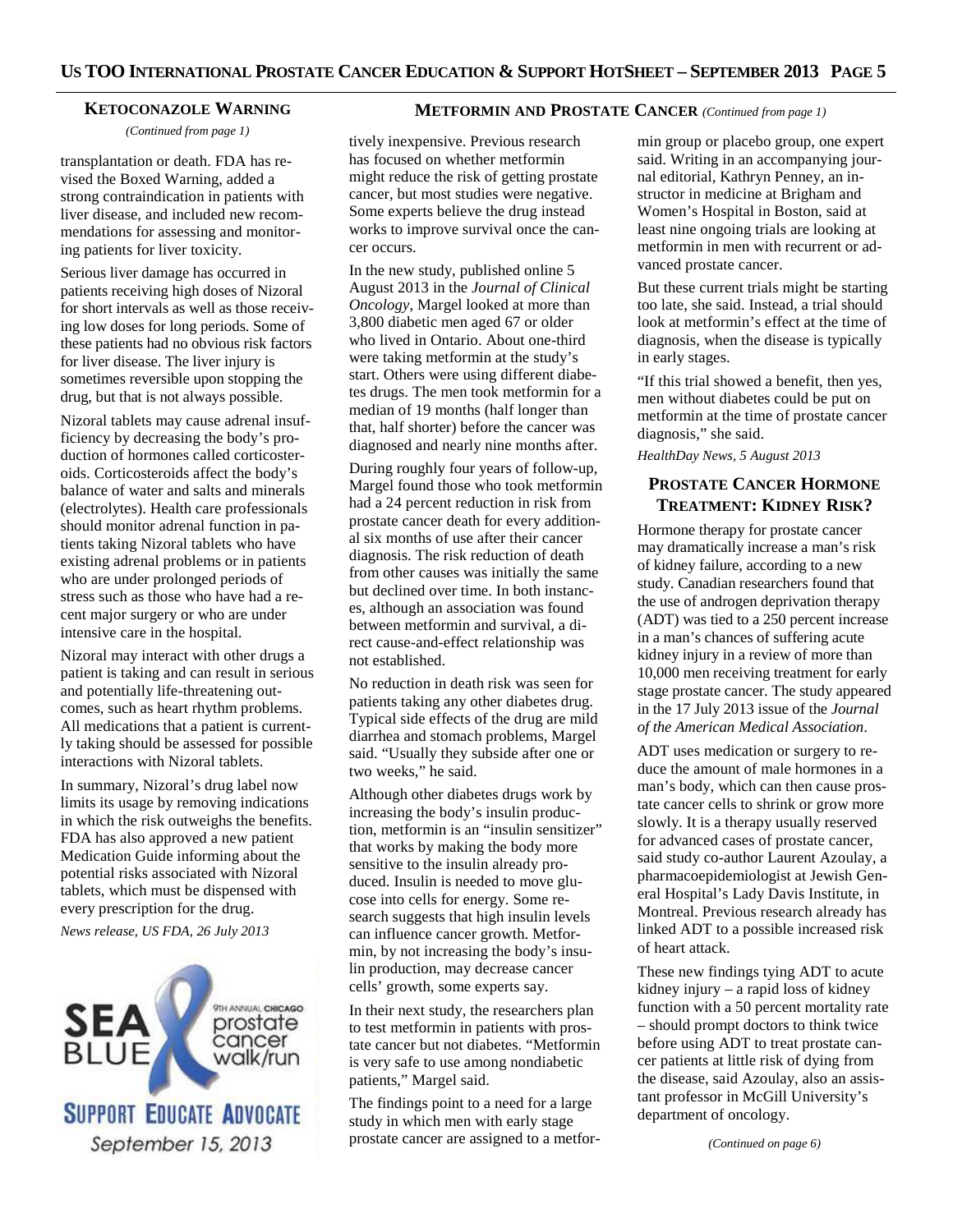# **KIDNEY INJURY WITH ADT**

*(Continued from page 5)* 

"There is a big debate over who should receive ADT, and the timing of use," he said. "In patients whose prostate cancer has spread, the benefits outweigh the risk, but now there's this jump to using [ADT] in patients who would not typically die from prostate cancer. In that subgroup of patients, the risks might outweigh the benefit."

Dr. Durado Brooks, director of prostate and colorectal cancers for the American Cancer Society, called the Canadian study "intriguing."

"They did find what would appear to be a fairly strong association between ADT and acute kidney injury," Brooks said. "This is something that men and their clinicians need to be aware of and watching out for if they choose to go with ADT as part of their treatment plan for prostate cancer."

However, Brooks also noted that the study relied on past medical data and did not involve current prostate cancer patients compared against a control group. "These results are suggestive that an association may exist, but they are not definitive," Brooks said. "There will need to be other research looking at this."

For the new study, the research team identified 10,250 men who had been diagnosed with nonmetastatic (not spreading) prostate cancer between 1997 and 2008, using patient data maintained by the UK. Researchers then tracked whether each patient had been hospitalized with acute kidney injury, and whether their kidney failure occurred during or after the hormone treatment.

Patients receiving ADT were 2.5 times more likely to suffer kidney failure, the study found. Risk particularly increased if combined androgen blockade was given, a therapy that uses different hormone-suppression methods to drastically decrease male and female hormone levels in the body.

"Testosterone and estrogen have been shown to play an important role in renal [kidney] function," Azoulay said. "It seems that testosterone has vesseldilating effects, and estrogen has a protective effect against renal injury."

*HealthDay News, 16 July 2013* 

# **SOY FAILS TO HALT PSA RISE IN PROSTATE CANCER**

Soy supplementation had no effect on the risk of biochemical (PSA) recurrence (BCR) after radical prostatectomy (RP) in high-risk patients, investigators in a randomized trial reported online in the Journal of the American Medical Association (JAMA). The study ended early after an interim analysis showed a BCR rate of 27.2% in men who took the soy supplement versus 29.5% in men who received a calcium-derived control therapy. The results did not change in an analysis limited to adherent patients.

Several previous studies had examined the effect of soy protein on PSA levels in various populations of healthy men, men enrolled in surveillance for presumably indolent prostate cancer, men with high-grade prostatic intraepithelial neoplasia, and men with untreated prostate cancer. Collectively, the trials produced mixed and inconsistent results. No prior studies had evaluated soy's effect on BCR after RP.

In the study, Bosland and colleagues at 7 centers in the US enrolled men who had localized prostate cancer (T1c or T2) and a PSA value <0.07 ng/mL after RP. Eligible men had one or more high-risk features: PSA >20 ng/mL, final Gleason score ≥8, positive surgical margins, extracapsular extension, seminal vesicle invasion, or micrometastases in pelvic lymph nodes. Men were randomized to a soy protein isolate or a caseinate-based product, both incorporated into a beverage powder and consumed daily.

The primary endpoint was the 2-year rate of BCR and time to BCR. The investigators defined BCR as a serum PSA value ≥0.07 ng/mL, confirmed by 2 subsequent tests at least 1 month apart. Adherence was self-reported and monitored by serial measurement of serum genistein. The groups had similar rates of adverse events, and the principal reasons for discontinuation related to the taste and palatability of assigned treatment.

Investigators randomized 177 men from July 1997 to May 2010. The trial design called for an interim analysis after 45 BCR events. At the interim analysis, 22 of 81 (27.2%) evaluable men in the soy arm had BCR compared with 23 of 78 (29.5%) in the control group. The au-

thors reported that 11 adherent participants discontinued treatment before the interim analysis but remained in followup. Exclusion of those patients in a perprotocol analysis did not change the results, nor did censoring of 13 participants considered possibly non-adherent because of serum genistein levels.

Despite the negative outcome, the investigators emphasized that the results apply only to a specific patient population. "The lack of protective activity of soy against prostate cancer recurrence observed in this study was limited to men at above-average risk of recurrence within the first 2 years after surgery and to the soy protein dose tested," Maarten C. Bosland, DVSc, PhD, of the University of Illinois at Chicago, and coauthors concluded in an article published online in JAMA. "The findings of this study may therefore not be generalizable to prostate cancer patients at average risk of recurrence."

The trial had limitations that go beyond generalizability, said Derek Raghavan, MD, PhD, of Carolinas HealthCare System in Charlotte, N.C., who was not involved in the trial. "This is a really disappointing study, because it was poorly designed and executed, and I don't think it tells us anything new," he added. The trial included men with various levels of risk, required 13 years to conduct, and enrolled relatively few men despite screening thousands of patients, he added.

"Half of the patients got what appears to be a poorly characterized soy product and the other half got a calcium caseinate product, which in other contexts is used as a source of energy in diet supplementation. It's really impossible to figure out whether those confounding factors would have made the study null and void," said Raghavan.

*MedPage Today, 10 July 2013* 

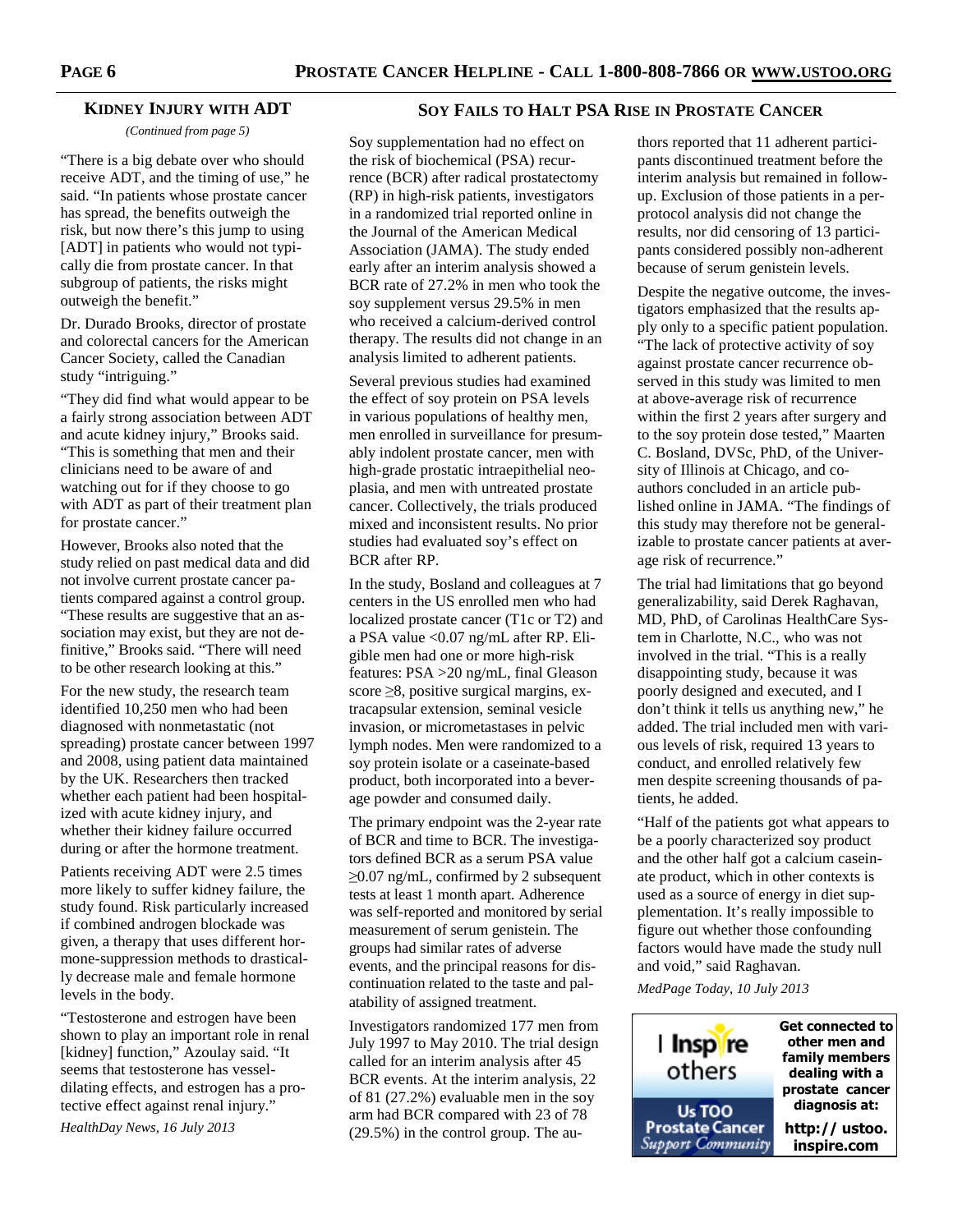# **DOCTOR CHODAK'S BOTTOM LINE** *(Ref Key: article #, page #, column #)*

Gerald Chodak, MD www.prostatevideos.com

*Editors' note*: Us TOO has invited certain physicians and others to provide information and commentary for the *HotSheet* to enrich its content to empower the reader. This column contains the opinions and thoughts of its author and is not necessarily those of Us TOO International.

**a1p1c1** A study by Margel and coworkers suggests that the diabetes drug, metformin might benefit men with prostate cancer (PCa). Their uncontrolled study found that diabetic men taking the drug survived longer than diabetics with PCa taking another available drug. The longer the drug was taken, the greater the benefit. This is an interesting observation, but as the article states, it does not prove direct cause and effect. That can only be determined by a prospective, randomized study. These preliminary findings appear to justify doing such a study. Deciding the optimal group of men to study is the challenge. The drug might be best if started at the time of diagnosis, but results could take 10 years and the study would be very costly. Testing men with more advanced disease would take less time but might be too late to provide a clinical benefit.

**The Bottom Line:** Metformin may be worth studying prospectively in men with PCa, although the challenge will be to select the best group of men to study.

**a2p1c2** A working group organized by NCI recommends that pathologists stop calling high grade Prostatic Intraepithelial Neoplasia (HGPIN), a cancerous condition. By not calling it "cancer" NCI suggests that this may reduce interventions that do not offer men a real benefit. This certainly seems worthwhile, however, some doctors are also suggesting that we also stop using the "C" word for very low risk, Gleason 3+3 cancers that are now being diagnosed more frequently . The thinking is that not calling it cancer will encourage more men to accept active surveillance (AS) and avoid overtreatment. It is estimated that over 1 million men have been treated unnecessarily since PSA screening began. Faced with a diagnosis of even a very low risk cancer, most men and/or their 'significant other' will not accept AS and perhaps a change in wording would make that more acceptable. But, others argue that it would create potential liability for doctors if any of those men are misclassified, told they don't really have cancer, and then develop progressive disease.

**The Bottom Line:** Is it cancer or not? Men with a prostate biopsy showing HGPIN should avoid being alarmed.

**a3p1c3** The FDA issued new warnings for the use of ketoconazole to treat fungal disease because of its potential to cause severe liver injury and adrenal insufficiency. This information is important for men with PCa because the drug is sometimes used to treat men with a rising PSA on androgen deprivation therapy (ADT). Fortunately, adrenal insufficiency rarely occurs because most doctors combine it with prednisone to prevent that problem. However, a potential for liver toxicity remains. Men should be aware that no study has shown this drug helps improve survival or delays metastatic disease, and the FDA has not approved its use for PCa. It does, however, lower PSA. Ketoconazole works in a similar way to abiraterone, but the latter is more effective and has been shown to improve survival. For men with a rising PSA after ADT who do not have metastases, they might consider participating in a Phase III clinical trial using a promising new drug called ARN-509 before trying ketoconazole, because they will be ineligible if they get ketoconazole first.

**The Bottom Line:** Ketoconazole has new warnings from the FDA and men should be aware it has not been approved for men with PCa nor has it been shown to offer a real clinical benefit.

**a4p2c2** Is the glass half empty or half full? That is the question I think of when reading the report by Autio et al where they combined docetaxel and <sup>153</sup>samarium  $(^{153}Sm$ -EDTMP) in a small group of men with metastatic castration resistant PCa (mCRPC). They reported the results inappropriately based in part on a drop in the PSA. Unfortunately, a greatly reduced platelet count (thrombocytopenia) occurred in 30% of the men! This is likely to limit the ability to receive other chemotherapy such as cabazitaxel, which does improve survival. The authors concluded that <sup>153</sup>Sm-EDTMP "can be safely combined with docetaxel." My conclusion is that this is

a very toxic therapy with no evidence of an impact on the disease. Time and time again, researchers use the PSA response to support their conclusion that a new therapy helps men with PCa even though the FDA does not accept it when evaluating any PCa therapy.

**The Bottom Line:** Men should be very cautious about receiving a combination of <sup>153</sup>Sm-EDTMP and docetaxel until much more evidence is provided to show it provides true clinical benefit.

**a5p2c3** A small study by Dason, et al found that the onset of CRPC was delayed in men whose serum testosterone (T) declined and remained below 32 ng/ dL with an LHRH agonist compared to men with T levels between 32 and 50 ng/ dL. The FDA had defined a castrate T as ≤50 ng/dL because lower levels were not quantifiable. Since then, more sensitive T assays were developed and studies revealed that castrate levels ranged between 10-20 ng/dL. These results are consistent with another small, uncontrolled study reported years ago. Unfortunately, without a properly designed trial, the true importance of the T level cannot be determined. This finding does seem logical, however, because we now know that low T levels can stimulate some PCa cells. Until proper studies are done, men should consider asking their doctor to check the T level a few times a year to achieve maximum benefit from LHRH therapy regardless of the PSA. If T is above 32 ng/dL, consider changing to a different LHRH agonist, or to the antagonist, or be surgically castrated to further lower T levels.

**The Bottom Line:** The level of castrate T achieved with an LHRH agonist or antagonist might be more important than many doctors realize even when it is less than 50 ng/dL.

**a10p6c2** The study by Bosland and coworkers also assessed outcome inappropriately using PSA. They conducted a randomized study comparing a soy supplement to a control in high-risk men

*(Continued on page 8)*